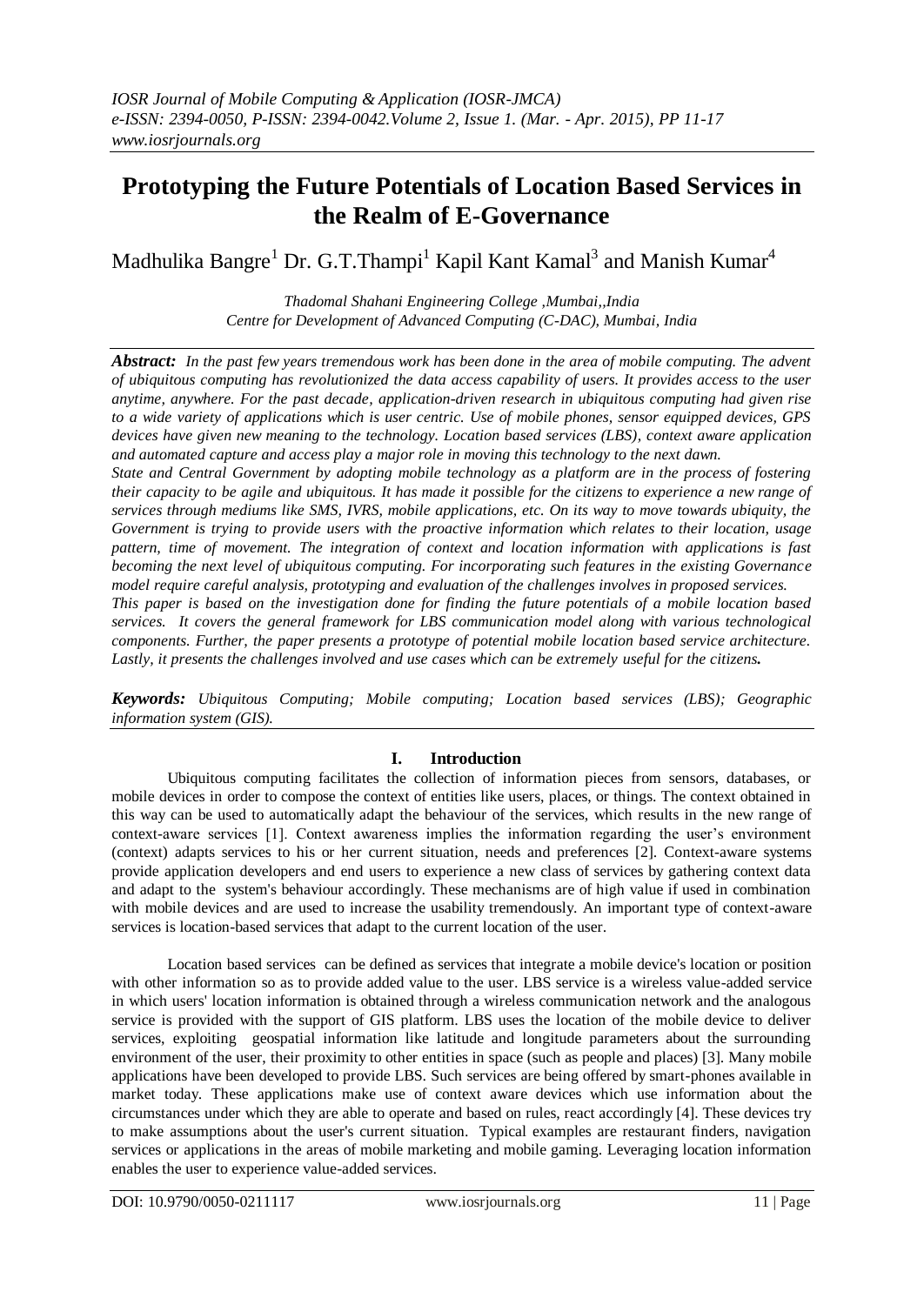Nevertheless, state and central Government are not behind in offering location based services to the citizens. The development so far done is still at a very preliminary stage, lots of unresolved challenges and issues are needed to be addressed to leapfrog the existing class of services to a new level by scrutinizing the details of such technological implementations.

# **II. Types of Location Based Services**

By far the current investigation has helped us to identify two main classes of location based services in the horizon of mobile computing that offers services to the masses successfully. Those two classes can are:

- **A. PULL Class LBS** -In this mobile terminal uses SMS or WAP access to request LBS. A user happens to use service by actively participating in retrieval of location based data from the network by submitting their request. These services allow mobile users to query their environment and they allow applications to monitor and track remote places and objects. This information may be location dependent content (e.g., where to find the nearest ATM, restaurant, route to reach places, etc.). Here the content must be personalized depending on user preference.
- **B. PUSH Class LBS -**In this the networks under specific conditions take the initiative to push information to the mobile terminal. A user need not actively request it. Such services are activated by an event, which could be triggered if a specific area is entered or triggered by a timer. The information may be sent to the user with prior consent (e.g., subscription-based services) or without prior consent (e.g., an advertising welcome message sent to the user upon entering a new town, automatic airport check-in, Targeted advertising). The users are relieved from the task of manually entering location information which is automatically pinpointed and tracked once they enter the targeted location.

There are some applications which integrate both push and pull functionality.

**C. Session Based LBS -** Apart from the above mentioned services there exist a new class of service called session based services wherein the user need to establish a real time session with the application handling the service. Users will be able to access the service for the complete duration for which they are logged on in that session. Real time middleware comes in to picture for handling compatibility and interoperability issues under such circumstances.

## **III. LBS Communication Model**

The LBS communication model consists of three layers – a positioning layer, a communication network layer, and an application layer [5] which correlates to the various components. Recently a middleware layer has been introduced between the positioning layer and the application layer to reduce the complexity of service integration. This middleware layer manages the interoperability between networks for location data. Various components of LBS communication are user devices like mobile phones, positioning system, communication network, application server and data server. All these components communicate together to produce a service to the mobile user.

- **A. User Devices:** The field of hand held devices with geographical applications is developing rapidly fast. There are many devices available in the markets, which are capable of handling LBS applications. Users' request for LBS data originates from here and further carried away from the communication networks.
- **B. Communication Network:** Communication network consists of various network components like gateway etc. to send the request across. The internet is the major communicating medium between the user and service provider. Services can be accessed using Wireless Application Protocol (WAP), 2G or 3G connections. Gateway acts as a middleware component which encodes and decodes the WAP request to HTTP and vice versa respectively. The communication network can relate to a cellular network with various base stations managing different mobile units.
- **C. Positioning System**: Positioning is a very important key element in the location based service users and suppliers need to know what type of position technology fit their use or service such as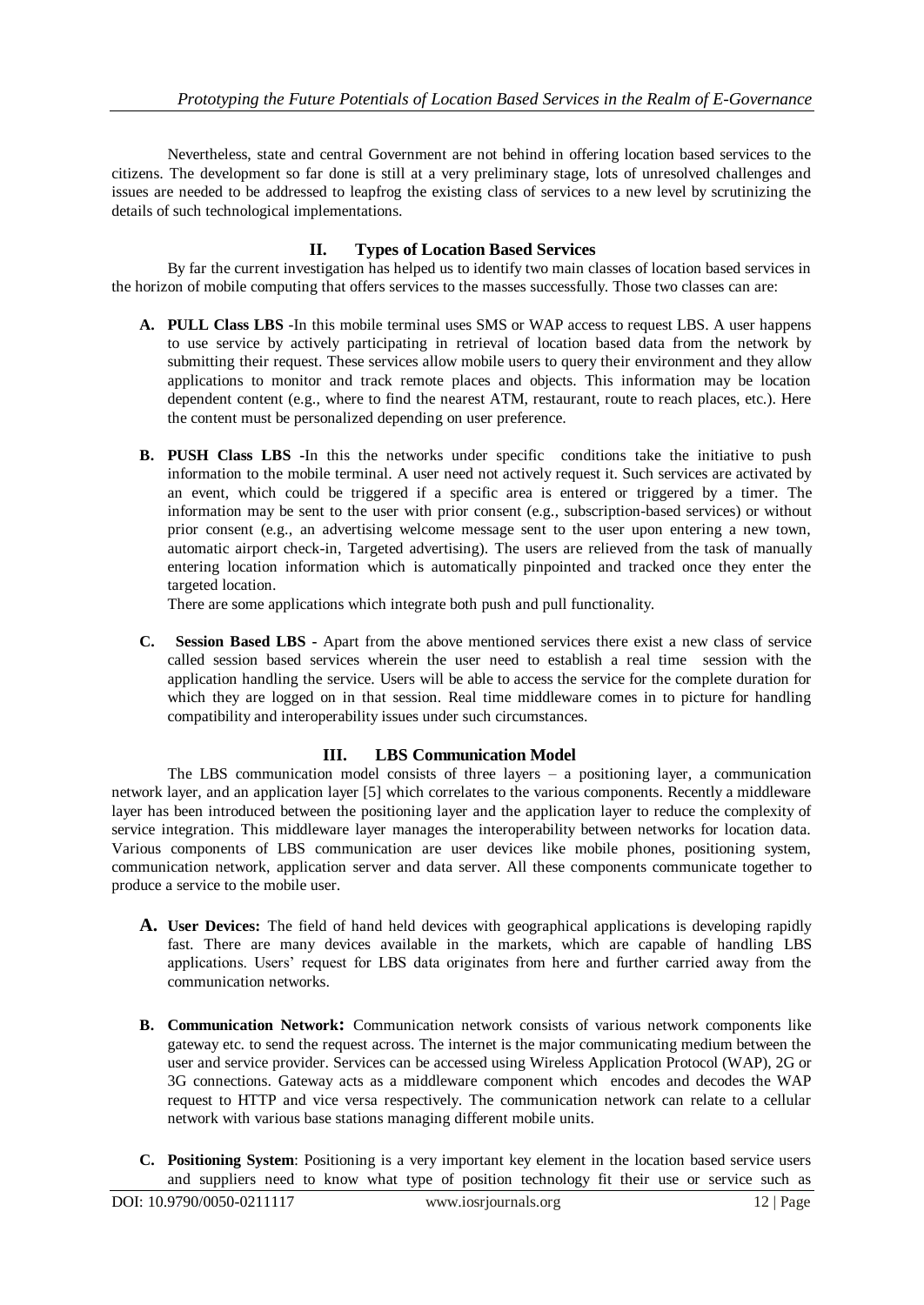availability, accuracy, vulnerability and continuity. Positions can be obtained with the help of Global Positioning System or the mobile communication network including radio stations. In case of GPS the position can be determined with the help of tracking software that detects the device position by calculating the signals of the satellites [6].



**Fig 1. LBS Architecture showing various elements of the Communication Model.**

However, there are other methods of positioning in addition to GPS, such as network based positioning that is based on various means of triangulation of the signal from cell sites serving a mobile phone. The serving cell site could be used as a broad location of the user. There exists some handset based positioning like Cell of origin technique (COO), Enhanced observed time difference (EOTD), Assisted GPS (A-GPS) etc[7]. In some case the user has to manually calculate the position of the device in respect to the known base station's positions.

- **D. Application Server:** These servers maintain various application data with respect to the location entries. The server offers a number of different services to the user and is responsible for the service request processing. The application server uses various data servers to process the user request. Application server uses the positioning system to obtain the position of the user which can be combined with spatial information so as to integrate LBS system with Geographical Information Systems (GIS) or other location dependent information. This is done by location management function which acts as a gateway and mediator between the positioning equipment and LBS infrastructure [8].GIS provides the tools to administer base map data such as manmade structures (streets, buildings) and terrain (mountains, rivers). GIS is also used to manage point-of-interest data such as location of hospitals, petrol pumps, restaurants, etc. It allows the system to determine the serving cell site of the user. Once the serving cell site is known application specific data can be served to the user.
- **E. Data Server:** Application Server will usually not store and maintain all the information which can be requested by users. It stores the subscriber data such as user profile, their navigation history, preferences, current location data, etc. Application servers rely on the data server for accessing user centric data. The data server also provides GIS information

The general working of this communication model includes following sequences. First of all when the user activates the positioning device in the mobile unit, the positioning system calculates the exact position of the receiver. In case of GPS, the operated satellite signals are used to calculate the position of the device. The cellular device should have a GPS receiver, an antenna and a processor to calculate. The GPS receiver sends the data to the server network and after determining the exact position, the result is transmitted back to the mobile phone. The user then requests their required queries and seeks answers from the application server,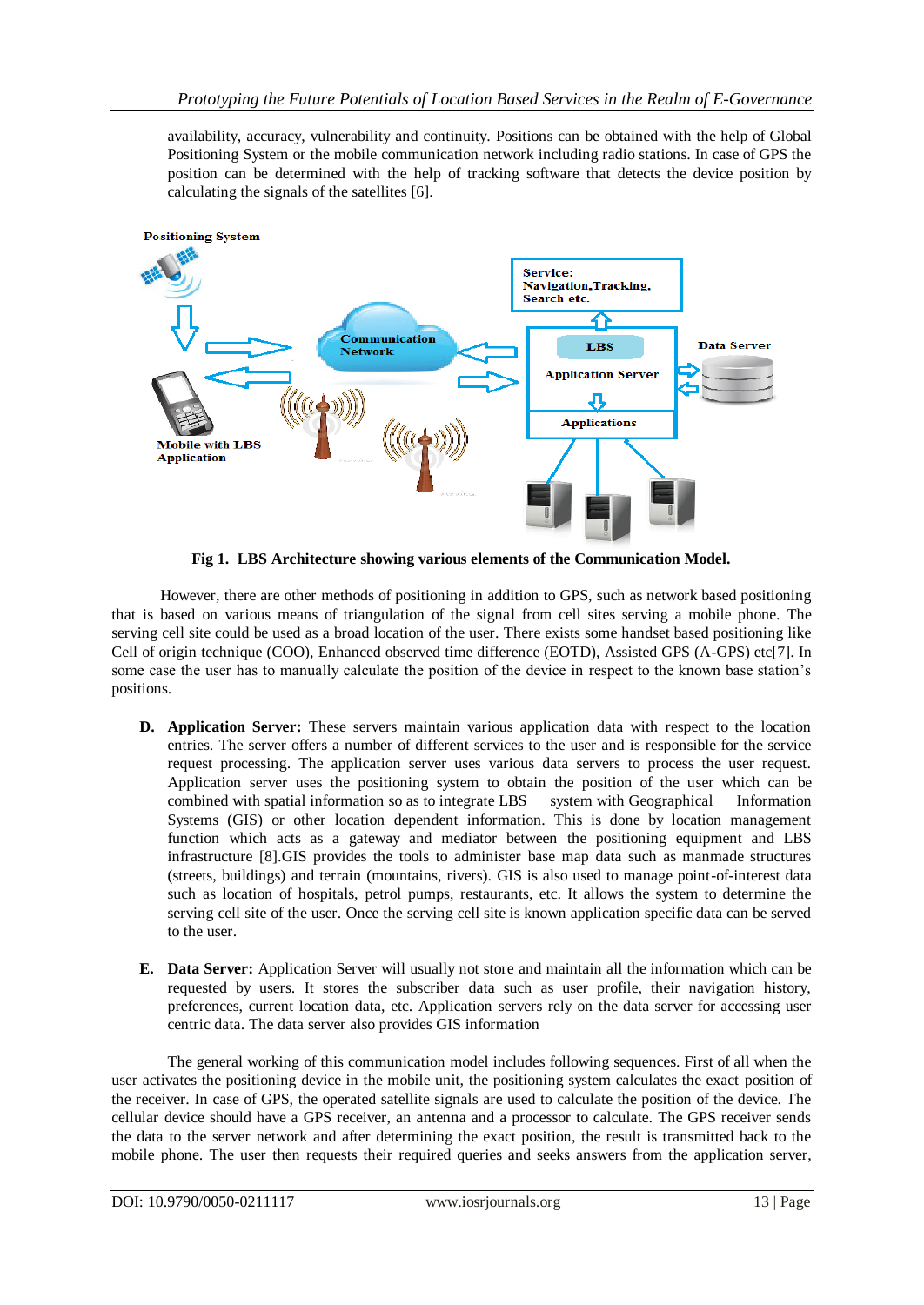which after analyzing data from its own directory and from other data servers resend back the desired result to the user.

In case of other LBS systems that run without satellite based navigation system depends on the radio signals transmitted from different ground based wifi stations. The receiver considers its own position taking account some of the surrounding base stations. This requires some special software and more and more ground base stations for better precision. As far as accuracy is concerned, it varies between positioning technologies.

Hence, in the whole process, the user's location information is first stored in a location management unit which acts as a gateway that also exchanges information between the user and the application server. Hereafter obtaining and detecting the user's request, the application server chooses the appropriate data from its present the directory and even sometimes collects content data from a data server (data provider) and then sends back the response to the user. The service depends on the geographical information database or GIS. Mobile applications running on the user mobile device receives data sent by the application server display the result on the handset screen.

## **IV. Proposed Prototype For LBS Implementation**

In this paper we propose a prototype based upon web service based model for implementation which can be used by various government department to offer location based services over mobile devices. By means of this platform, citizens can gain access to a system that is integrated from different data sources. Real time data responses will be generated by tracking the location data.

The model consists of a central entity which is equipped with a centralized application server for handling integration of various location based services pertaining to different service providers.



**Fig 2. LBS Platform Prototype**

All requests for location based services will land on the centralized application server. It will be connected with various data servers which provide GIS information, user profile information and department services.

Location tracking will be done on the application level as soon as the user uses the application. The position of the user will be obtained by either GPS based module installed on the user mobile device or through triangulation method using cellular network. The position obtained from positioning system can be displayed on the maps such as Google Maps. The service would be made available to the users by means of mobile application. Web service based communication model will be used to send the user request related data to application server.

The central application server is the processing centre for all location based service requests from the user and communicates with the data server. It plays the role of middleware for catering the interoperability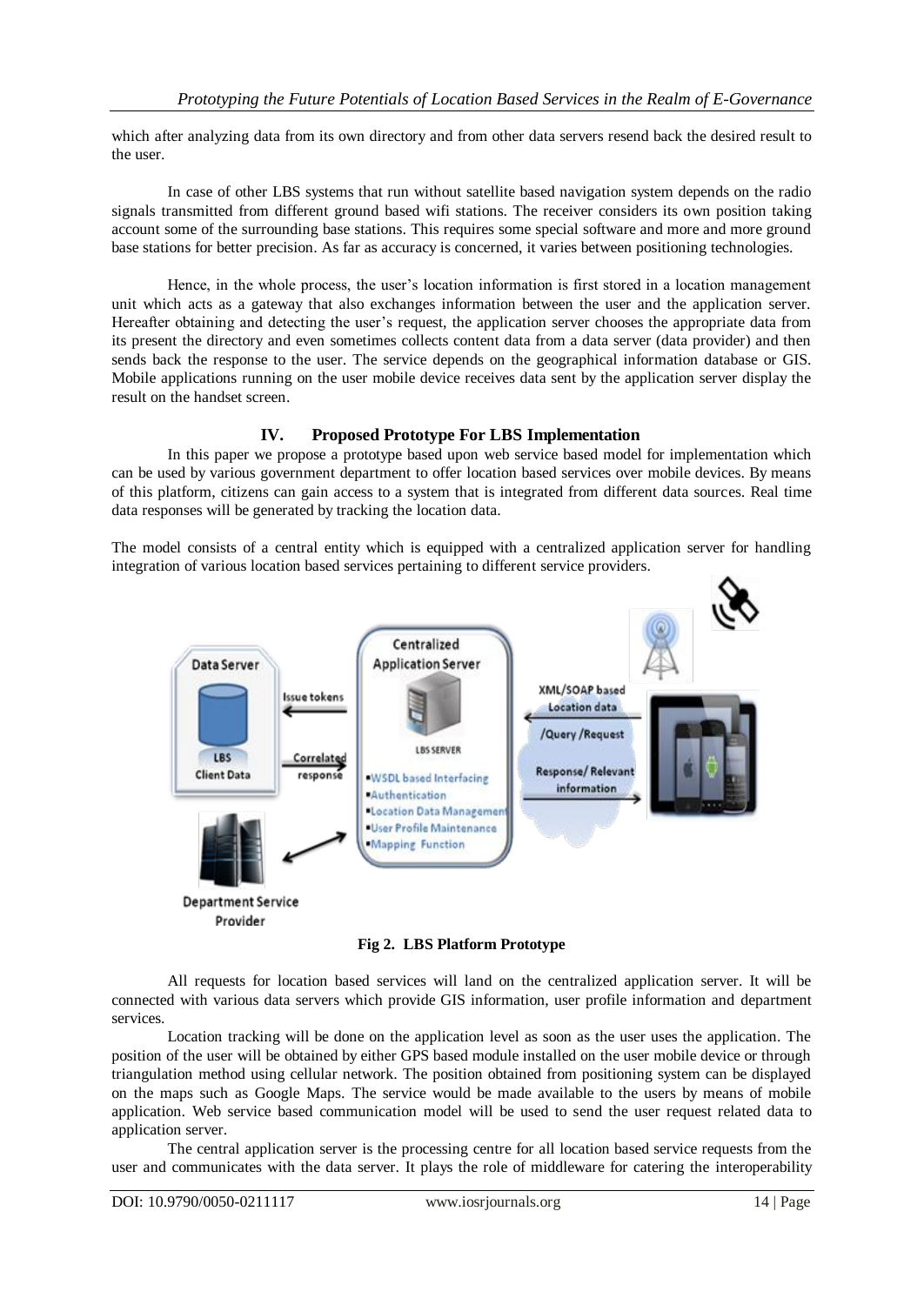issues related to network, data conversion, synchronization, integration, etc. The middleware integrates with the GIS servers, network infrastructure, including location servers, WAP gateways, citizen profile, billing systems, accounting systems, etc.. Various departments who wish to provide location based services need to register their service to the centralized application server which makes an appropriate entry on the centralized server. User profile related information will contain preferences set by the user for using the specific service. Various functions carried out by the means of this server are authentication, location data management, user profile maintenance, mapping of the request with the response, generation of an appropriate token to represent the response to the user, etc.

Data from different department service providers can be integrated by using web services. All these exchanges happen using XML based message format. Web services make data transformation and manipulation easier, so it can be shared among different systems. Standard specifications based on Web Services Definition Language (WSDL) are used for service data exchange. The syntax of a web service allows a service provider to publish information related to service location, its status and capabilities. It covers the description of which arguments and results are involved in the interactions along with the data formats and protocols used for the message exchange between the applications [9][10].

 The information exchange is performed through the Simple Object Access Protocol (SOAP), which sends and received information coded in XML through the internet [11].

# **V. Applications of Proposed Model**

The proposed model helps in implementation of the applications which exploits the location traking phenomena of LBS for providing safety and value added service to the citizen. However, its application lie into various categories including emergency assistance, navigation , inquiry and information services, tracking, advertising, billing, management, games and leisure[12]. Potential applications are as follows:

- **A. M-Parking** This application will help citizen to locate and book parking slots for their vehicles in a thickly populated cities where it is very difficult to find a free parking slot. A mobile application will be made available which will help citizens to locate a free parking slot as per the location in which they are currently located. Citizens may register themselves with their vehicle number and related details with the application server for quick booking of the parking slot. The user's current location will be fetched by the application using GPS or triangulation method. The latitude and longitude of the user's current location will be passed to the application server. Various parking providers will be integrated with the application server. The Application server will fetch parking slot availability from the parking service providers who are in the vicinity of the user given location. The parking slot availability will be sent back to the user.
- **B. Rakshak** RAKSHAK is proposed one button application built specifically for women, senior citizen's safety. This application can be used in case of emergency wherein, on click of a button this application will send SMS having current location to 3 different (Relatives/Friends) numbers and will also initiate a voice call to an emergency number. The application can be configured by adding up to 3 relatives, friends numbers (one mandatory and two optional) and one mandatory number on which voice call will be initiated. In case of an emergency, user on clicking RAKSHAK icon, the user's current location will be fetched by the application using GPS or triangulation method and latitude and longitude of the user's current location will be passed to the application server. The application server will fetch the address from the GIS server and same will be returned to the Rakhsak application. The Rakshak mobile application will then send text message containing address obtained from application server to 3 numbers and a call will be initiated on emergency contact number.
- **C. Real Time Vehicle Tracking System** Mobile based vehicle tracking system can be used for real time tracking of vehicle, obtaining estimated time of arrival of the vehicle. The vehicle will have GPS module to fetch the vehicle location and same would be communicated to the application server by the communication module installed on the vehicle. The communication module will update its current location on regular interval to the application server. The system can be installed on public transports, and passengers registered to application server can obtain expected time of arrival of the vehicle based upon their current location.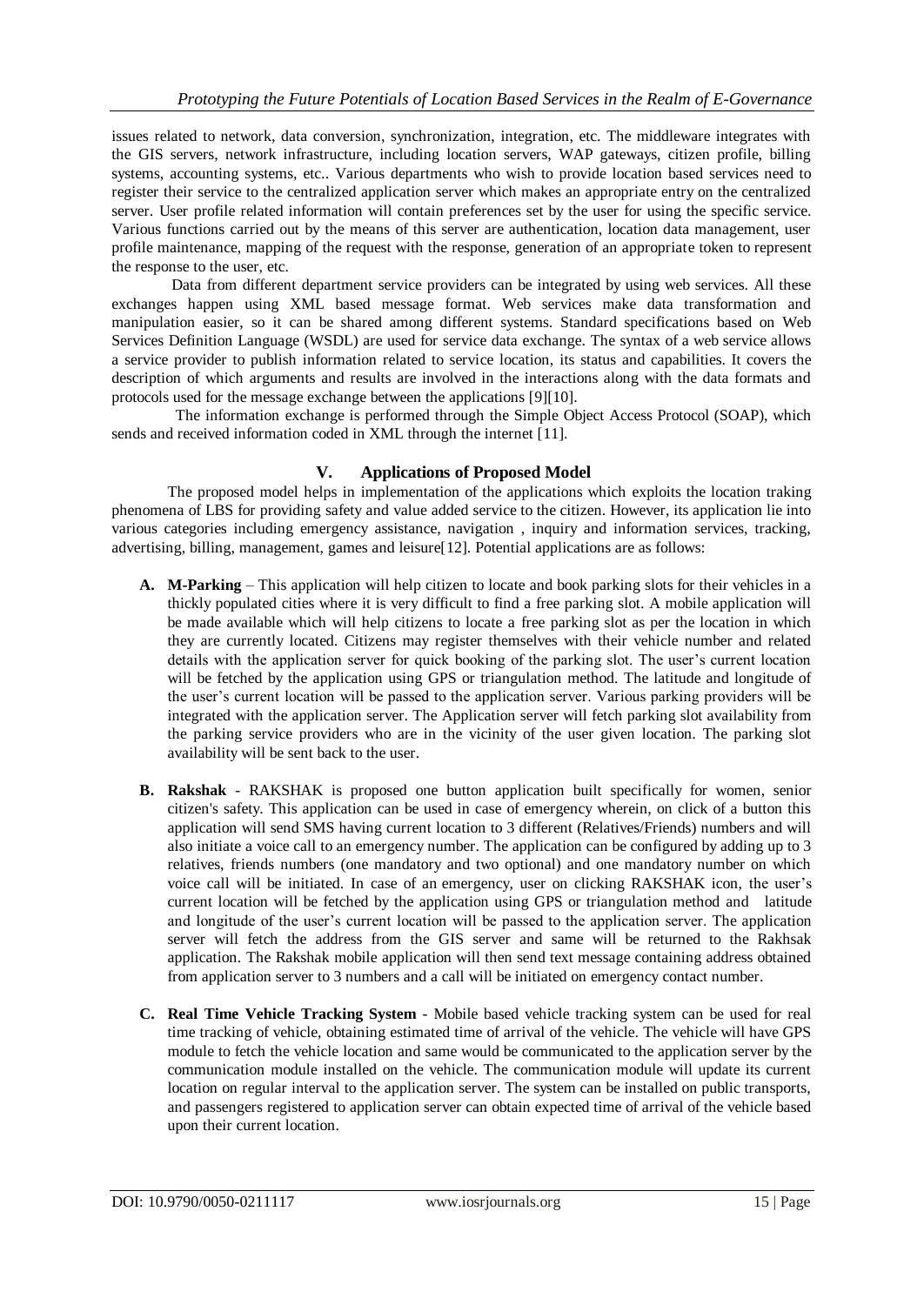## **VI. Challenges of the Proposed Prototype**

Implementation of a full proof system is crucial, in case where various stakeholders are involved. The implementation of such system requires support of Government, Department service provider, network providers (if required), GIS bodies, Technology providers and application developers.

As per technological point of view, such implementation poses following challenges:

- 1. **Network Connectivity Requirement:** Network connectivity is mandatory for position tracking and fetching requested data from the application server. There is a need of IP-based networking technology to find real time data.
- 2. **Availability of Real time up to date information**: Department service provider need to update data on real time basis, only then the purpose of LBS application to provide real-time, up-to-date, correct, accurate, complete, and relevant information will be fulfilled. Real time synchronization of requested data is required.
- 3. **Reliability:** Such system need to be reliable to **w**withstand network failure and heavy load in case of any service breakdown, node and link failure.
- 4. **Efficient Query handling mechanism:** The architecture is needed to support continuous change in location parameters. Efficient query processing techniques needs to be employed to accommodate such time constraint changes.
- 5. **Need of standards with platform independent technological tools:** Interoperability between devices, operating systems and applications would be provide by use of standard and platform independent tools for development of such applications.
- 6. **Need of sophisticated geospatial data management techniques:** Location data is made available through GIS system. Such system require the tools to administer base map data such as manmade structures like streets, buildings etc. Specialized data management techniques are use to filter out the need data.
- 7. **Need of cache management:** Cache (if employed) needs to be refreshed with the change in location parameters. Some cache management technique for saving computation power and decreasing communication cost has been proposed [13]. Such techniques can leverage the cached results from prior spatial queries for answering future queries.

## **VII. Conclusion**

This paper presents a prototype for the location based information service that enables the delivery of personalized content to users depending on their location.LBS is a domain rich with varied kinds of location services from the most elementary to the most sophisticated. Each service comes with its own set of requirements. One needs to carefully understand the service requirements to be able to map it to the infrastructure. The challenges highlighted in this paper, if tackled will surely synergize such implementation at a faster pace. Issues of inadequacy in positioning method, need of cooperation from operators, handset manufacturers, application developers, lack of standards, infringement of privacy make the implementation challenging. The implementation of this model will not be possible without the proactive support of government.

#### **Acknowledgments**

We are thankful to C-DAC Mumbai Mobile Seva team for their practical inputs and for helping us in providing the deeper understanding of LBS project implementation issues. We would like to pay our special thanks to Dr. Zia Saquib, Executive Director, C-DAC for supporting us in pursuing this investigation.

#### **References**

- [1]. Dockhorn Costa, P., Ferreira Pires, L., Sinderen, M., 2008. Designing a configurable services platform for mobile context-aware applications. International Journal of Pervasive Computing and Communications 1 (1), 13–25.
- [2]. Hegering, G.-G., Küpper, A., Linnhoff-Popien, C., Reiser, H., 2004. Management challenges of context-aware services in ubiquitous environments. In: 14th IFIP/IEEE Workshop on Distributed Systems: Operations and Management, Springer-Verlag, Heidelberg, Germany.
- [3]. P. T. Chen and Y. S. Lin, "Mobile Location-based Services: An Empirical Study of User Preferences," International Journal of Information and Education Technology vol. 1, no. 5, pp. 416-425, 2011
- [4]. Tongyu Zhu, Chen Wang, Guannan Jia and Jian Huang ;
- [5]. Toward context-aware location based services, 2010 International Conference On Electronics and Information Engineering (ICEIE), Volume : 1, On page(s): V1-409.
- [6]. Schiller, J. H., & Voisard, A. (2004)"Location-based Services", San Francisco, CA:Morgan Kaufmann.
- [7]. [http://www.gisdevelopment.net/technology/lbs/techlbs006.htm.](http://www.gisdevelopment.net/technology/lbs/techlbs006.htm)